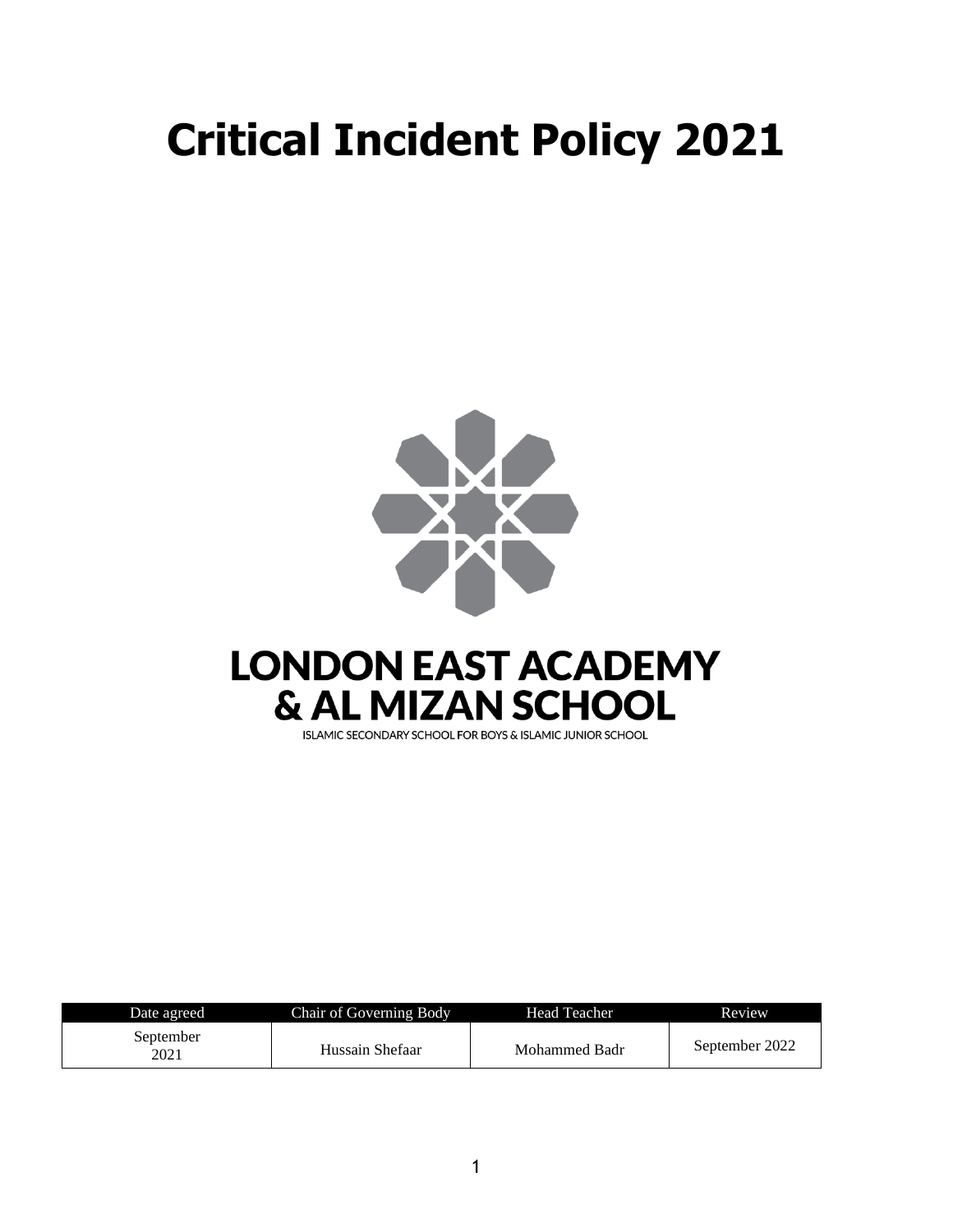## **1. RATIONALE**

A critical incident policy is essential if the school is ever faced with a serious incident which required a swift and effective reaction to meet the needs of all stakeholders in a rapidly developing situation. This policy sets out the responsibilities of each member of the response team.

## **Definition – what is a critical incident?**

"An event or events, usually sudden, which involve the experience of significant personal distress to a level which potentially overwhelms normal responses, procedures, and coping strategies and which is likely to have emotional and organisational consequences"

## **Examples**

## **In school :**

The death of a student or a member of staff through natural causes, such

- 1. as illness.
- 2. a traffic accident involving a student or member of staff
- 3. a deliberate act of violence, such as knifing or the use of a firearm
- 4. a school fire or an explosion in a laboratory

## **Out of school:**

- 1. deaths or injuries on school journeys
- 2. tragedies involving children from many schools
- 3. civil disturbances
- 4. refugee children joining a school

## **Effects**

The effects of a critical or traumatic incident on a child can be wide ranging and can impinge upon his or her family, other children [particularly those close to the child or the incident, or who may be emotionally vulnerable themselves] and upon the staff the school.

## **On children**

The potential effects of a traumatic incident upon children are significant. They might include: recurrent dreams of the event; feeling as if the event is recurring; sleep disturbance; guilt about surviving; diminished interest in significant activities; feelings of detachment; exaggerated startle response; memory impairment; trouble concentrating; disturbing images and memories of the event; avoidance of activities which recall the event. The reactions of the child

will be influenced by his or her developmental stage,

and may range from separation anxiety in the very young, apparent indifference in young children, to feelings of guilt or revenge in older children.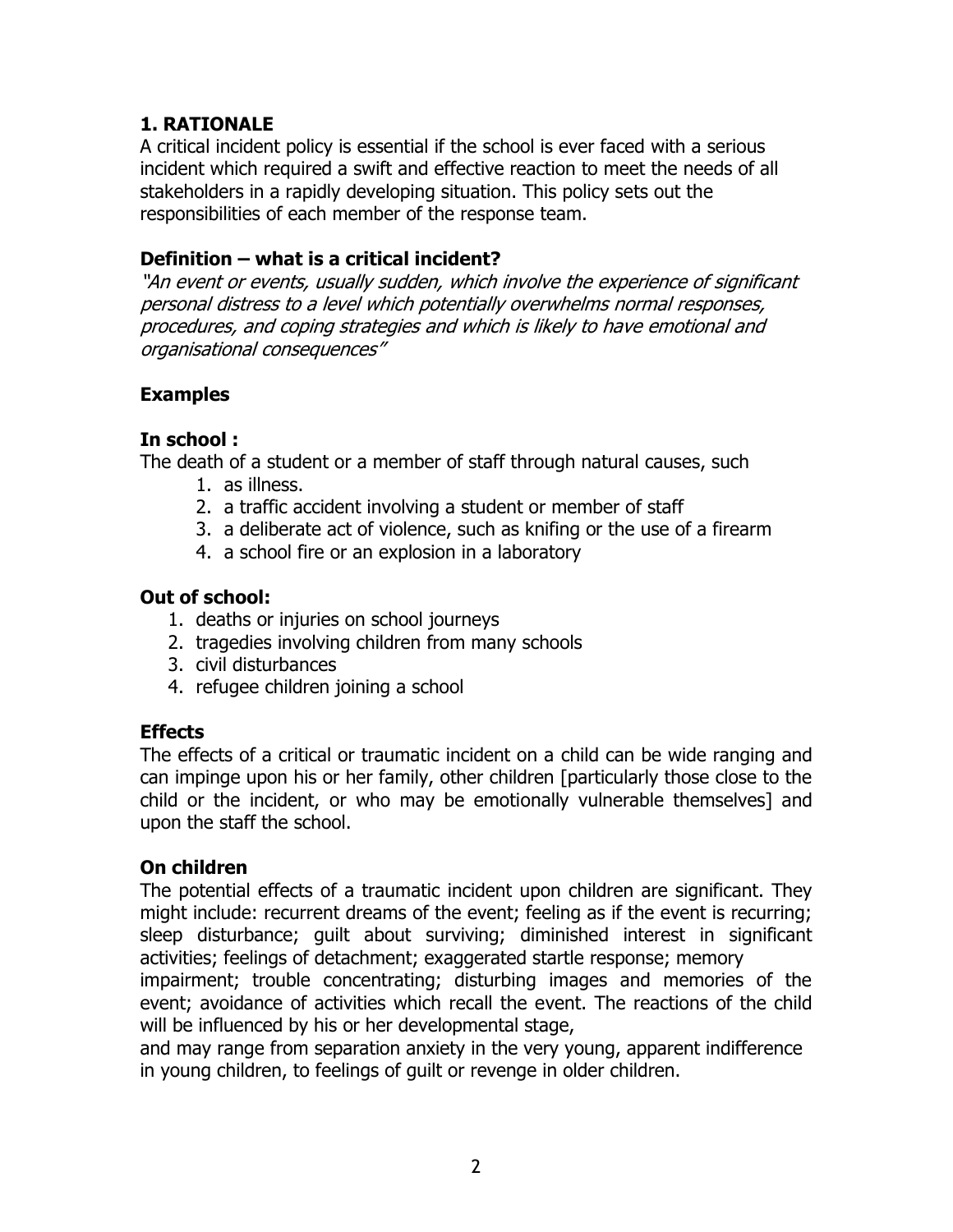## **On the School Community**

The effects upon the school community of a traumatic event, whether occurring at the school, or involving students away from the school environment, can be profound, disruptive and long lasting. The immediate impact may involve shock, particularly to those who witnessed the event, disruption of the timetable, new responsibilities for staff in supporting children and informing their parents, and communication difficulties. After the event there may be continuing need to support and monitor students who have been affected and to support staff. The consequences for a school may last for a year or more and involve the students, staff and governors.

## **2. PURPOSES**

- To ensure that swift and appropriate action is taken the moment the school is made aware that a critical incident has occurred.

- To provide accurate information effectively to staff; students; parents; governors and LEA and Al Mizan.

- To offer sensitive, non-intrusive support in the short and medium term to all those affected directly or indirectly by what has happened.

- To maintain as far as possible the normal routines of school life so as to offer a secure framework of continuities to all students

The guidance notes that follow are to help the school manage a critical incident. Not all of the actions described will be needed. The Critical Incident Management Team [CIMT] will decide how much of what follows will be followed when they have their first briefing meeting as described below. A second assumption in this advice is that the school is in session. If the critical incident occurs outside school hours, the LT member of staff on duty should decide how much of what follows should be implemented. These notes assume that the emergency services have been called as necessary.

## **3. GUIDELINES & RESPONSIBILITIES**

## **The Critical Incident Management Team (CIMT)**

· Team members to be members of SMT. One member of SMT to take responsibility for the school while the CIMT is working. All SMT (CIMT) lessons to be covered until further notice from the Headteacher.

· The CIMT to be based in the Headteacher's office

· SMT member i/c of the school to be based in own offices

· All incoming calls from relatives or the LEA/Al Mizan related to the critical

incident to be passed to who will work to advice from the CIMT.

· All incoming press calls referred to Headteacher

· All incoming calls not related to the incident to be managed by the main office.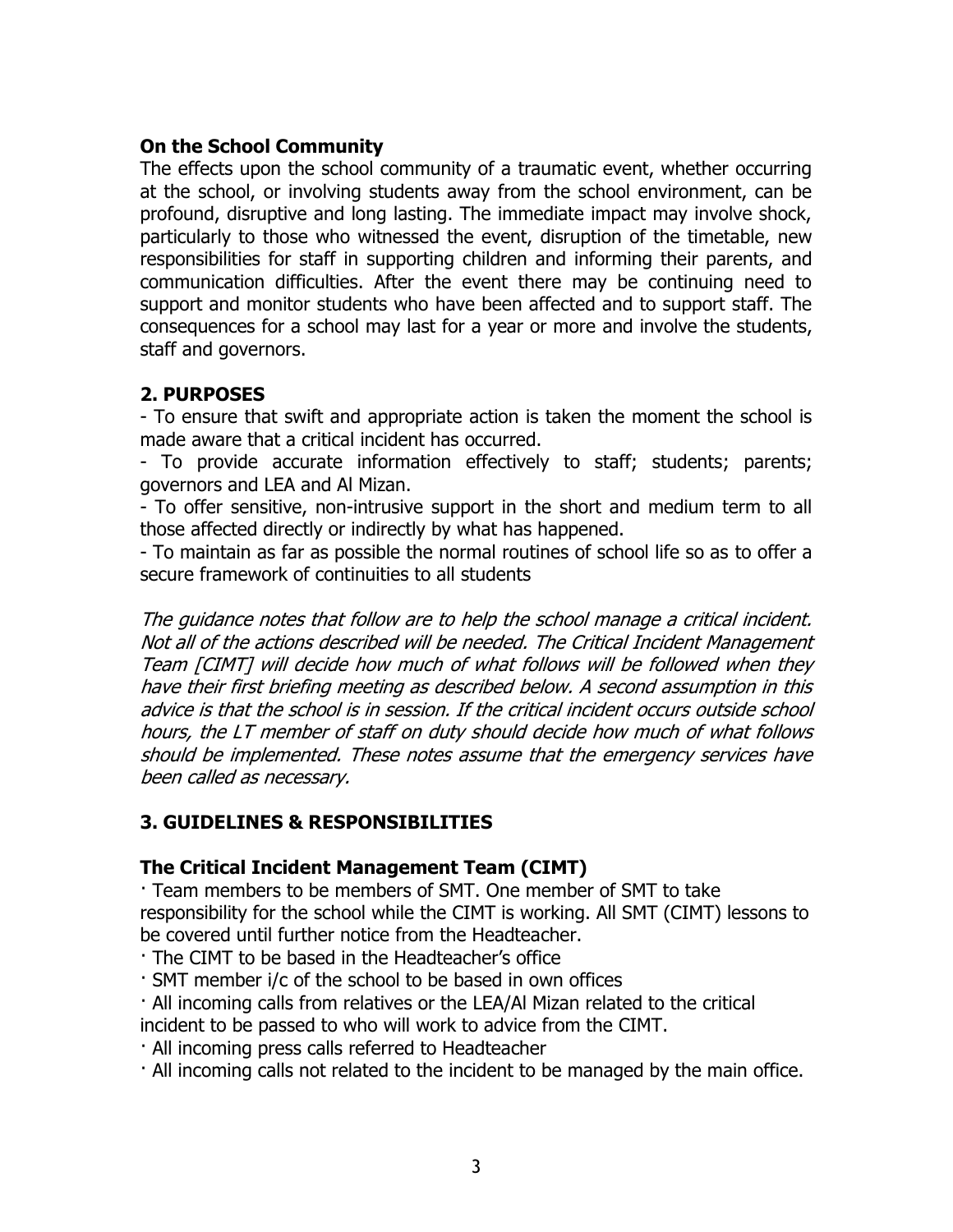· Office staff to manage incoming calls and route all critical incident calls to the Headteacher.

· School Administrator to work on reception to deal with personal. A member of the CIMT to join the staff as soon as possible to deal with enquiries relating to the critical incident. CIMT member to decide on room use for personal enquiries - Interview Room and the Meetings Room for small groups. Main hall of the school in the  $1<sup>st</sup>$  floor of LMC to be used for larger groups.

## **Action to be taken within hours**

## **Collect Information**

This to be done by the Headteacher or the most senior member of the SLT present. The information required will be:

- · what has happened ?
- · where and when ?
- · name and contact number of an adult at the incident site
- · extent of injuries, number and names
- · location of injured, name and contact number of adult present
- · location of uninjured, name and contact number of adult present
- · what immediate help if any is required from the school ?
- · who has been informed ?
- · what has been said ?

## **Brief CIMT**

This to be done by the Headteacher or the most senior member of the SMT present. Briefing to cover:

- · the incident
- · action to be taken immediately
- · responsibilities of members of the CIMT

## **Communication**

## **With the LEA and Al Mizan**

Contact to be made with Adviser with responsibility for independent schools or an officer - briefing on incident/advice/help sought as agreed at CIMT briefing [Headteacher responsible].

· Number for separate incoming line to Headteacher's office given.

· Contact to school office - statement emailed/faxed by CIMT member responsible.

## **With the Governors**

Contact to be made with the Chair and Vice Chair of Governors - they should in turn brief all other Governors.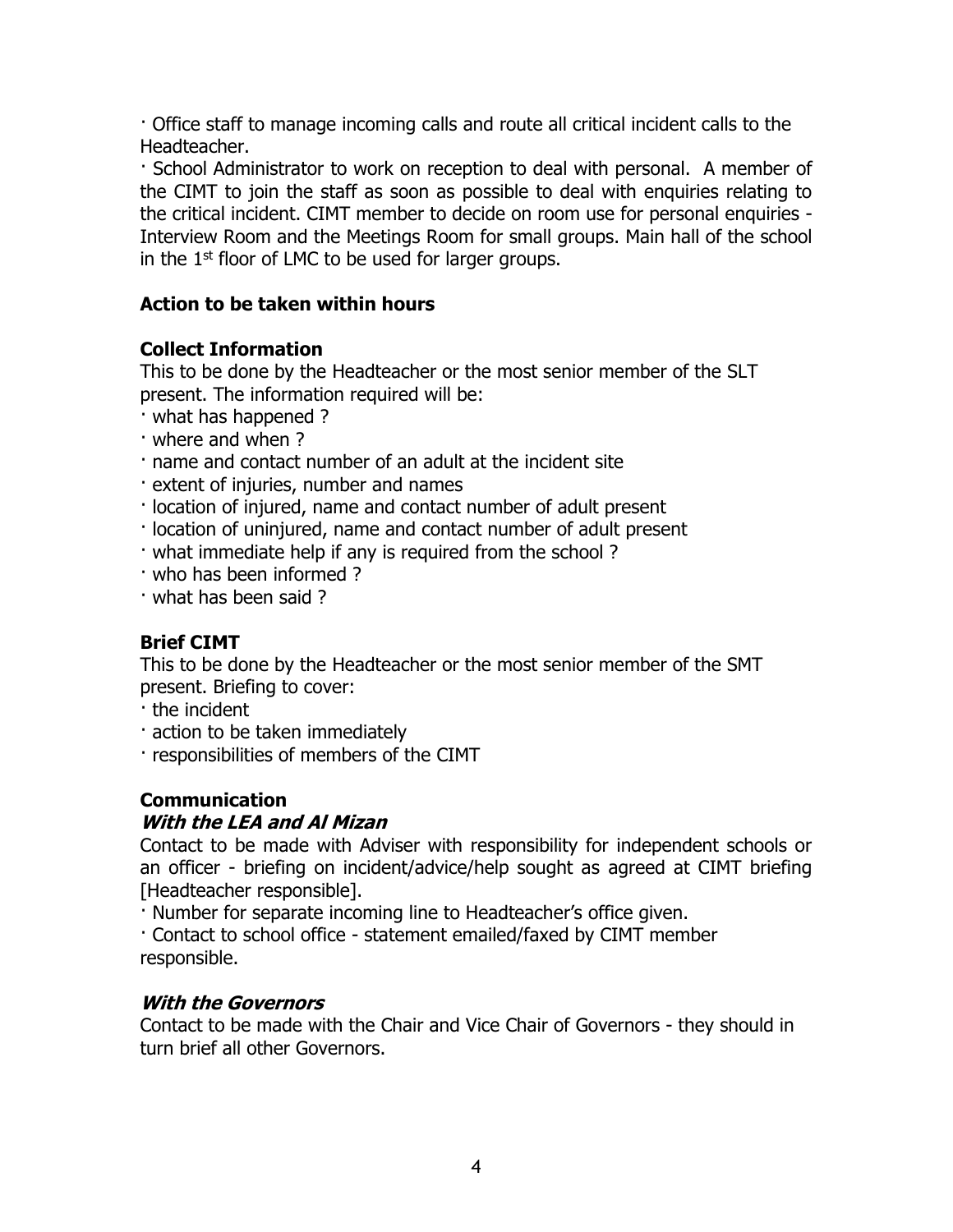#### **With Families Directly Affected**

This will be the responsibility of the CIMT - either one or two members depending on the number of contact needed. In the CIMT file there will be hard copy of all telephone numbers and addresses for staff and students. This must be updated half-termly by School Administrator. Before the first contact is made, the CIMT will prepare as follows :

· brief the member[s] of staff making the contact rehearsing the message first

· remember to take careful note of those parents who still need to be informed so that those who already know are not made contact with unnecessarily · offer help/advice with the arrangement of transport

· check that parents are not left alone in distress, perhaps making suggestions for making contact with relatives or neighbours offer useful phone numbers, either for support or for more information - for example the emergency disaster number if one has been given or the hospital number It may be appropriate for parents to come into school to be ready for further information. Some people are likely to need immediate emotional support. The CIMT should decide on this at their briefing meeting and request such from the LEA/Al Mizan or mobilise the school's own resources.

## **With Students and Staff Directly Affected**

Students and staff who were involved in or witnessed the incident should be identified quickly as they may require higher levels of support. The CIMT to decide on appropriate support – this could involve staff who have had counselling training or LEA similarly trained staff.

## **With Staff Not Directly Involved**

Staff should be informed as soon as possible. Preferably, this will be at specially convened staff meeting. Advice should be given on managing the students and on media enquiries. Staff are most likely to be asked if they will brief other students in the school. Staff should be able to decline this task if they feel unable to do so. The CIMT should be sensitive to the problem particular staff may have with the incident

and should ensure that support is available for these staff.

## **With Students Not Directly Involved**

This should be done in the smallest groups possible - classes, tutor groups. Students' questions should be answered as straightforwardly as possible. Staff who undertake this task should be told to pass on facts only and never to speculate on the causes of the crisis or its consequences. Where questions cannot be answered at the time, that should be said.

## **With Families Not Directly Involved**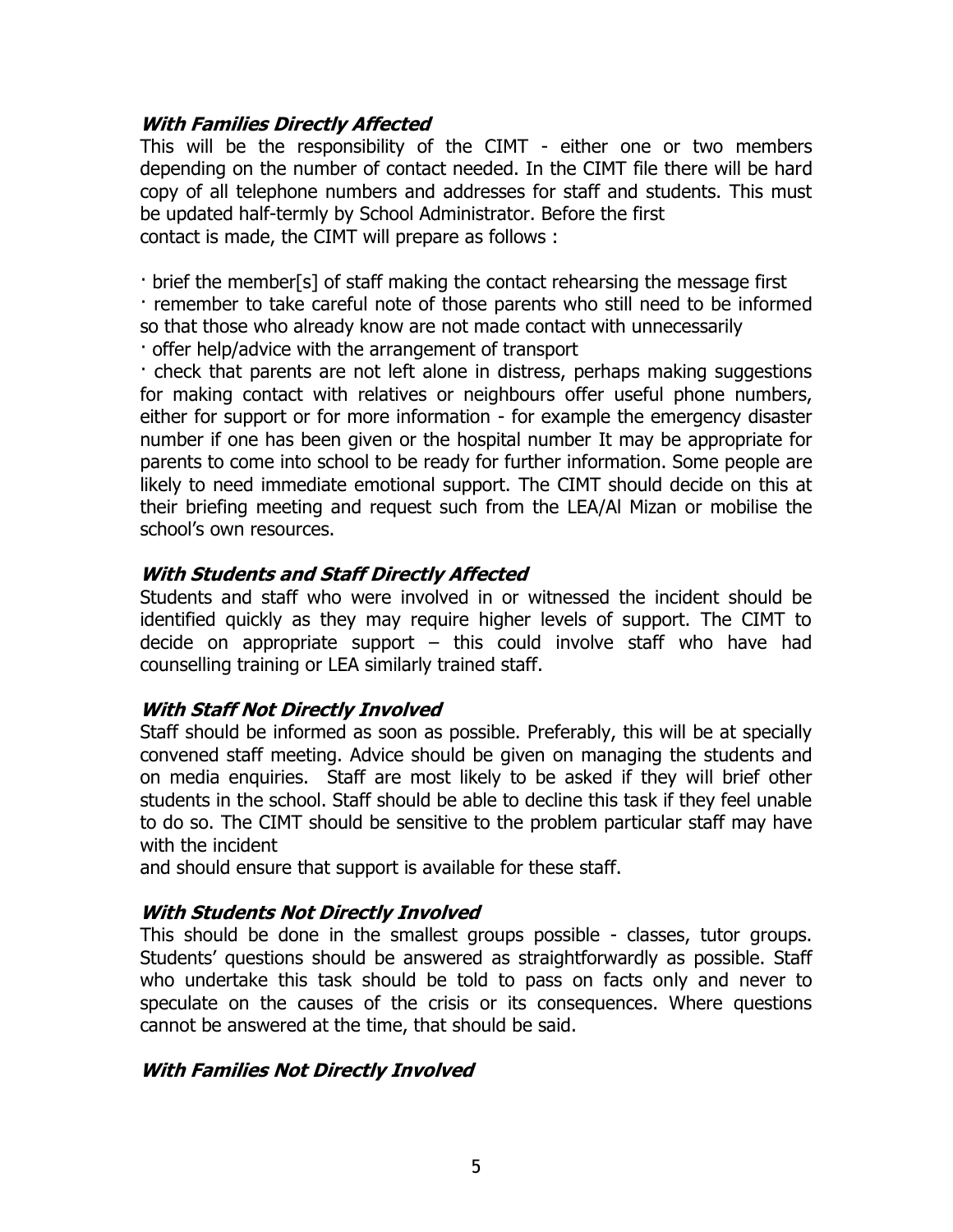The CIMT should consider preparing a letter to all parents of students in the school. This letter should explain what has happened and let parents know that their children may be distressed. If there is any possibility of legal liability or police action, the LEA and Al Mizan personnel section should be contacted before the school issues information to parents. A letter may be sufficient, but the CIMT should also consider whether the school should call a meeting at a future date this may be appropriate if the incident was one which would generate concern about some aspect of the school's organisation.

#### **What happens next depends on the nature of the incident. The CIMT should meet after steps 1-3 have been followed and decide on their next priorities. Matters to consider are:**

- · Support needed in following days for students, their parents and staff
- · Media Management
- · Timetable for the next day

## **Action to be taken in the following days/months**

The school will need to consider the following :

## **Information about the incident**

In the days following a critical incident all members of the school community will need to be provided with more information about the incident. Some may need to be formally debriefed and the school should consult the appropriate authority about when these staff and students can be given further information. It is important that students, staff and parents know what support is available to them. Consideration should be given to support needed by the CIMT following their work in the first hours after the incident. The media will also require further information - this should be arranged through Schools Office – LMC media officer could be asked to get involved.

## **An explicit acknowledgement of the incident**

The school should be aware that the stress resulting from the incident may affect staff, students and their families. In particular the school should recognise the effect on emotionally vulnerable children. It is to be expected that both staff and students will have problems concentrating on work.

## **Opportunities to talk through personal reactions**

Whilst the school's aim should be return to normality as quickly as possible, it should also encourage children and staff to talk about their feelings. Some children and staff will need counselling as part of a group, others may need one to one counselling by trained staff. If outside professionals are to be used, the